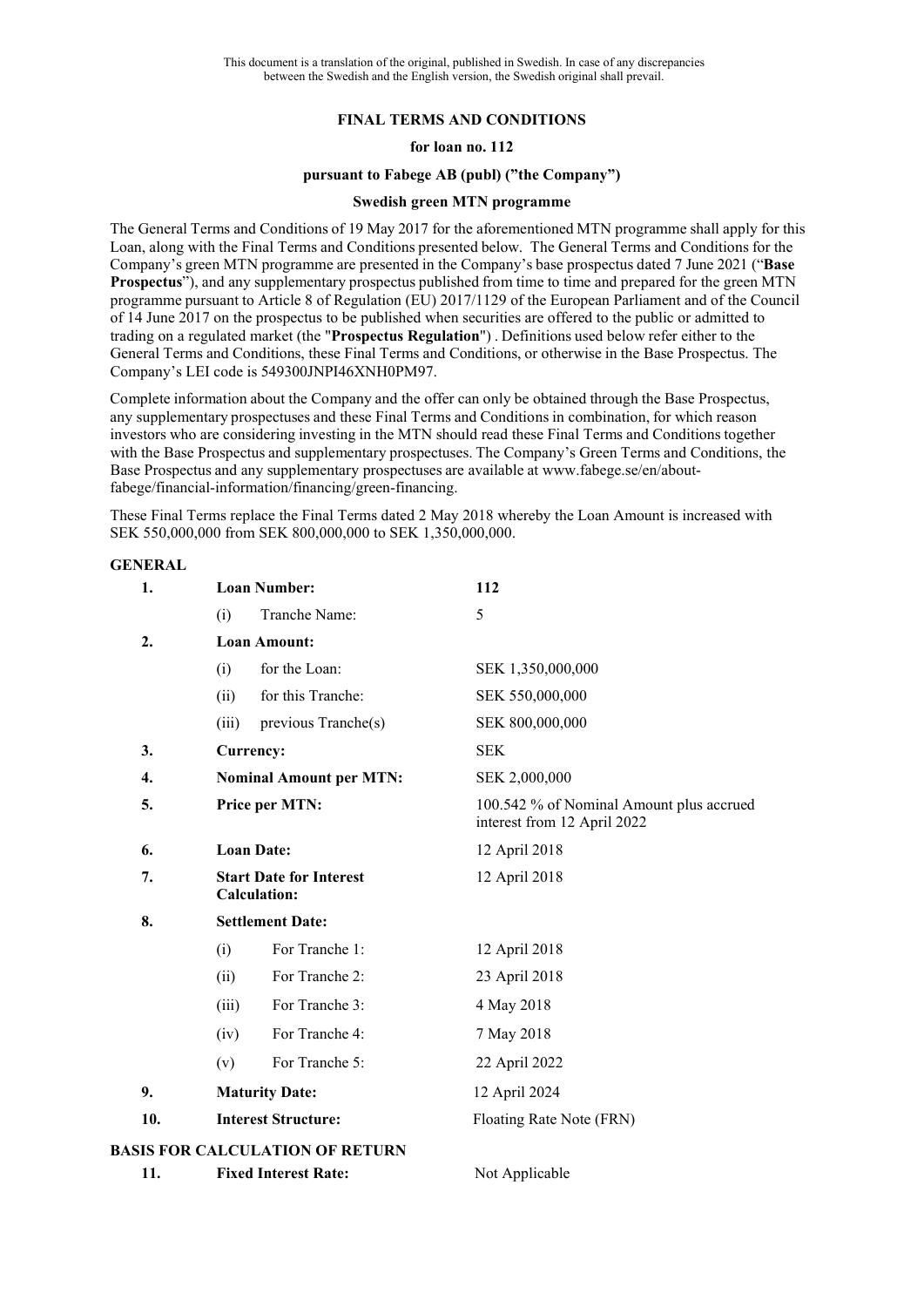| 12.              | <b>Floating Rate Note (FRN):</b>                                                                       |                                                                            | Applicable                                                                                                                                                                                  |
|------------------|--------------------------------------------------------------------------------------------------------|----------------------------------------------------------------------------|---------------------------------------------------------------------------------------------------------------------------------------------------------------------------------------------|
|                  | (i)                                                                                                    | Interest Basis:                                                            | 3 months STIBOR                                                                                                                                                                             |
|                  | (ii)                                                                                                   | Interest Basis Margin:                                                     | $+$ 1.37 % annual interest calculated on the<br>Nominal Amount                                                                                                                              |
|                  | (iii)                                                                                                  | <b>Interest Determination</b><br>Date:                                     | Two Business Days prior to each Interest Period,<br>first time 10 April 2018                                                                                                                |
|                  | (iv)                                                                                                   | Interest Period:                                                           | Period from 12 April 2018 to (and including) 12<br>July 2018 (the first Interest Period) and thereafter<br>each period of about 3 months with the final day<br>on an Interest Payment Date. |
|                  | (v)                                                                                                    | <b>Interest Payment Dates:</b>                                             | The last day of each Interest Period, 12 April, 12<br>July, 12 October and 12 January each year, the<br>first time on 12 July 2018, and the last time on the<br><b>Maturity Date</b>        |
|                  | (vi)                                                                                                   | Day Count Fraction:                                                        | Actual/360                                                                                                                                                                                  |
| <b>REPAYMENT</b> |                                                                                                        |                                                                            |                                                                                                                                                                                             |
| 13.              | MTN with voluntary early<br>repayment options for the<br><b>Company prior to the Maturity</b><br>Date: |                                                                            | Not Applicable                                                                                                                                                                              |
| 14.              | MTN with voluntary early<br>repayment options for Creditors<br>prior to the Maturity Date:             |                                                                            | Not Applicable                                                                                                                                                                              |
| <b>OTHER</b>     |                                                                                                        |                                                                            |                                                                                                                                                                                             |
| 15.              | <b>Admitted to trading on</b><br><b>Regulated Market:</b>                                              |                                                                            | Applicable                                                                                                                                                                                  |
|                  | (i)                                                                                                    | Regulated Market:                                                          | Nasdaq Stockholm Sustainable Bonds List                                                                                                                                                     |
|                  | (ii)                                                                                                   | Estimate of total expenses<br>in conjunction with<br>admission to trading: | SEK 118,750                                                                                                                                                                                 |
|                  | (iii)                                                                                                  | Total number of securities<br>admitted to trading:                         | 675                                                                                                                                                                                         |
|                  | (iv)                                                                                                   | Earliest date of admission<br>to trading:                                  | 12 April 2018                                                                                                                                                                               |
| 16.              | Interests of natural persons and<br>legal entities involved in the<br>issue:                           |                                                                            | Not Applicable                                                                                                                                                                              |
| 17.              | Credit rating for the Loan:                                                                            |                                                                            | Not Applicable                                                                                                                                                                              |
| 18.              | <b>Decision basis for establishment</b><br>of the issue:                                               |                                                                            | In accordance with the Base Prospectus                                                                                                                                                      |
| 19.              | Third party information:                                                                               |                                                                            | Not Applicable                                                                                                                                                                              |
| 20.              | CSD:                                                                                                   |                                                                            | Euroclear Sweden                                                                                                                                                                            |
| 21.              | <b>Estimated net amount of the</b><br>proceeds:                                                        |                                                                            | SEK 553,194,125 less customary transaction costs<br>and fees                                                                                                                                |
| 22.              | Use of proceeds:                                                                                       |                                                                            | According to the Green Terms in force on the<br>Loan Date                                                                                                                                   |
| 23.              |                                                                                                        | Payment and depositary agent:                                              |                                                                                                                                                                                             |
|                  | Administrative Agent:                                                                                  |                                                                            | Svenska Handelsbanken AB (publ)                                                                                                                                                             |
|                  | Issuing Agent:                                                                                         |                                                                            |                                                                                                                                                                                             |